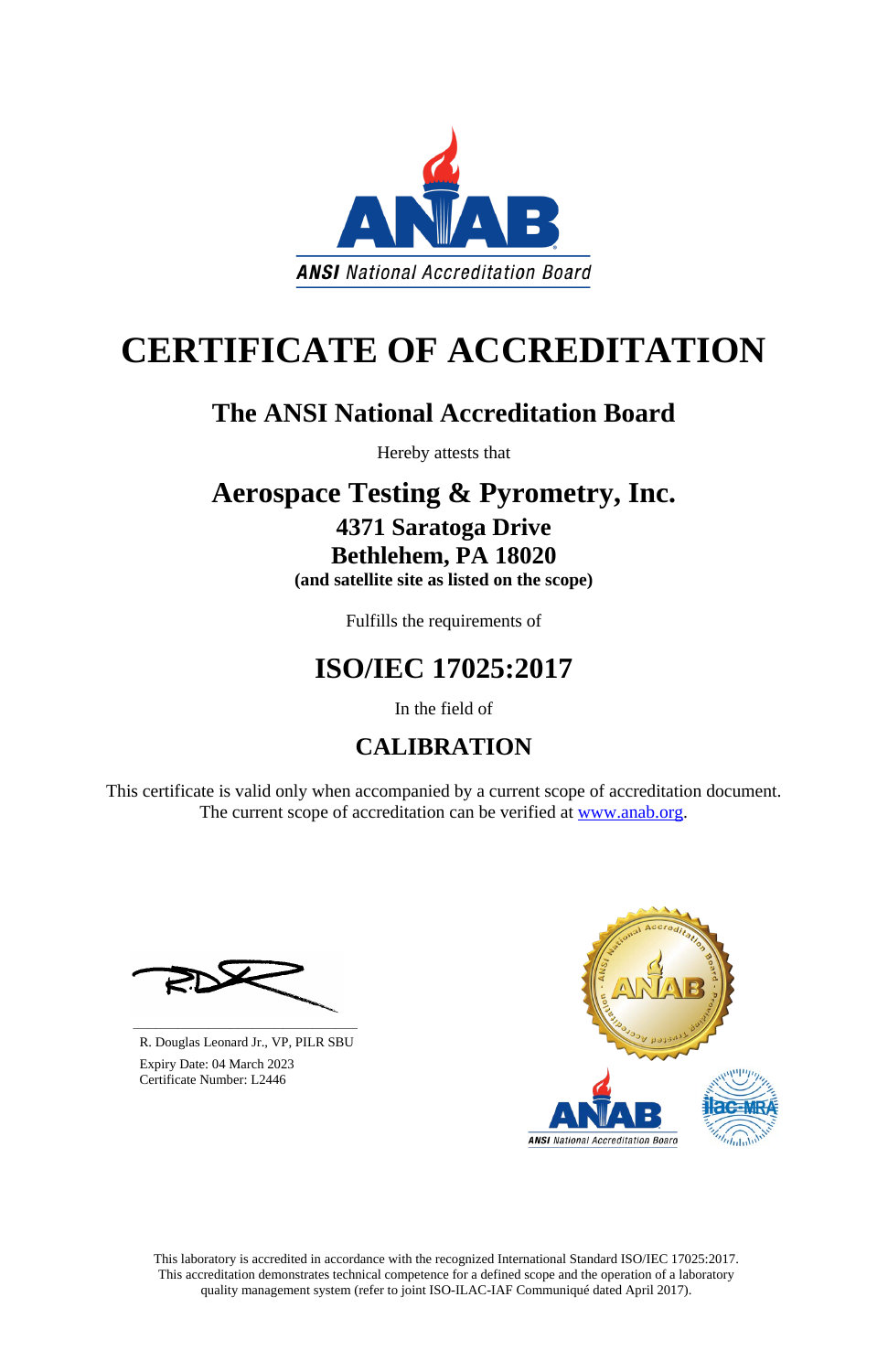

### **SCOPE OF ACCREDITATION TO ISO/IEC 17025:2017**

### **Aerospace Testing & Pyrometry, Inc.**

4371 Saratoga Drive Bethlehem, PA 18020 Andrew Bassett 844-828-7225

## **CALIBRATION**

Valid to: **March 4, 2023** Certificate Number: L2446

| Range                                                                                                                                                                                                                                                                                                                                             | <b>Expanded Uncertainty of</b><br>Measurement $(+/-)$                                     | <b>Reference Standard,</b><br><b>Method and/or</b><br>Equipment           |
|---------------------------------------------------------------------------------------------------------------------------------------------------------------------------------------------------------------------------------------------------------------------------------------------------------------------------------------------------|-------------------------------------------------------------------------------------------|---------------------------------------------------------------------------|
| $(0 to 75)$ mV                                                                                                                                                                                                                                                                                                                                    | $9.3 \mu V + 6 \mu V/V$                                                                   | Millivolt simulation with<br>Universal Calibrator per<br><b>AMS-2750E</b> |
| (0 to 10) V                                                                                                                                                                                                                                                                                                                                       | $6.4$ mV + 1 mV/V                                                                         | Voltage simulation with<br>Universal Calibrator per<br><b>AMS-2750E</b>   |
| $(0 to 20)$ mA                                                                                                                                                                                                                                                                                                                                    | $8.7 \mu A + 2 \mu A/A$                                                                   | Milliamp simulation with<br>Universal Calibrator per<br><b>AMS-2750E</b>  |
| Pt 100-385<br>$(-320 \text{ to } 1400)$ <sup>o</sup> F                                                                                                                                                                                                                                                                                            | $0.71$ °F                                                                                 | RTD simulation with<br>Universal Calibrator                               |
| Type B<br>$(1\ 112\ to\ 1\ 652)$ <sup>p</sup> F<br>$(1\ 652\ to\ 2\ 102)$ °F<br>$(2\ 102\ to\ 3\ 000)$ °F<br>Type E<br>$(-200 \text{ to } 1600)$ °F<br>Type J<br>(0 to 932) $^{\circ}$ F<br>$(932 \text{ to } 1600)$ °F<br>Type K<br>$(-200 \text{ to } 1922)$ °F<br>$(1922 \text{ to } 2400)$ °F<br>Type N<br>$(0 \text{ to } 2 \text{ 012})$ °F | 2.5 °F<br>1.8 °F<br>1.5 °F<br>0.69 °F<br>0.68 °F<br>0.8 °F<br>0.8 °F<br>0.89 °F<br>0.8 °F | Thermocouple simulation<br>with Universal Calibrator<br>per AMS-2750E     |
|                                                                                                                                                                                                                                                                                                                                                   | $(2012 \text{ to } 2372)$ °F                                                              | 0.89 °F                                                                   |

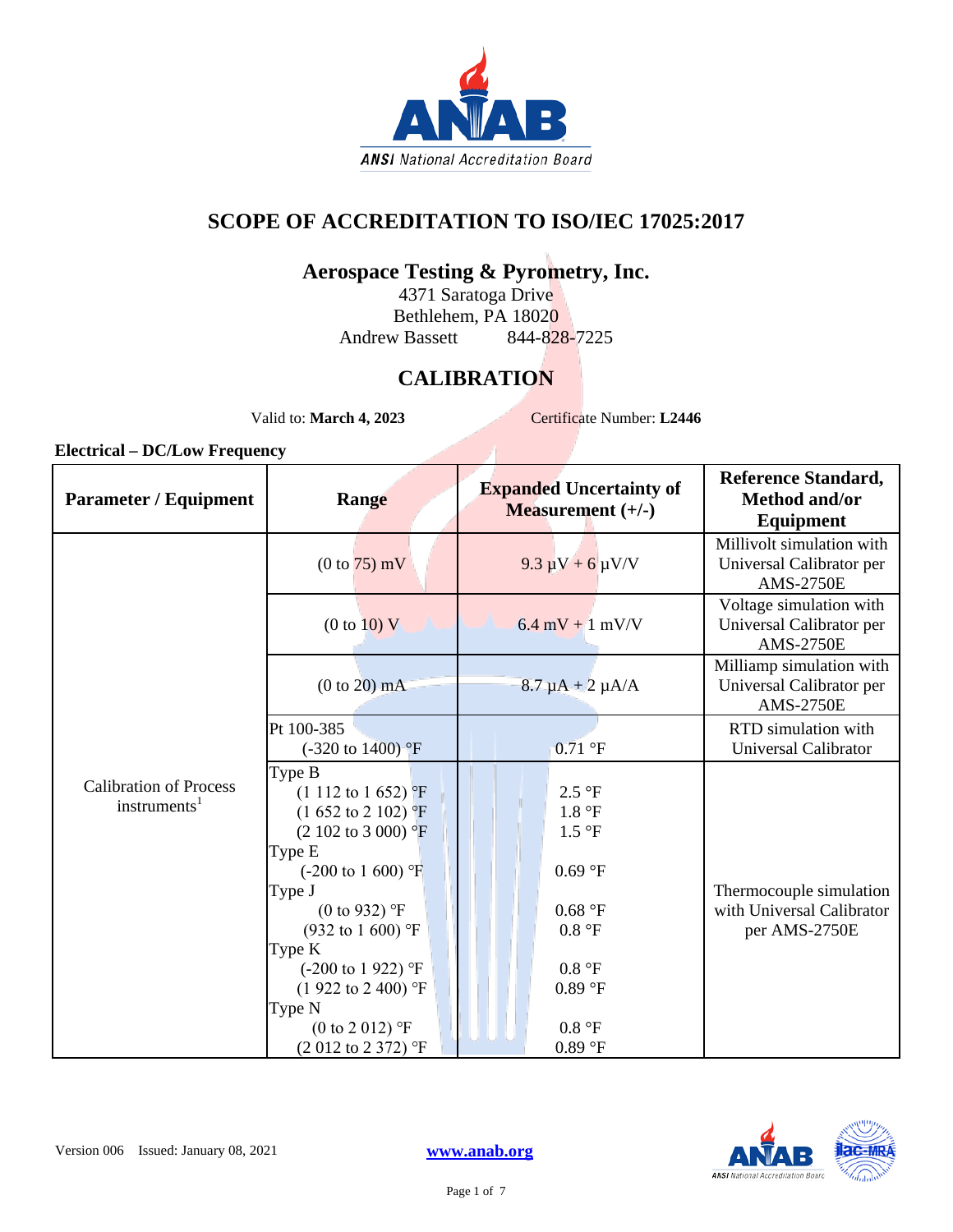

| <b>Parameter / Equipment</b>                              | Range                                                                                                                                                                                                                                                                                                                                                                                                 | <b>Expanded Uncertainty of</b><br>Measurement $(+/-)$                                                                                                          | <b>Reference Standard,</b><br><b>Method and/or</b><br>Equipment       |
|-----------------------------------------------------------|-------------------------------------------------------------------------------------------------------------------------------------------------------------------------------------------------------------------------------------------------------------------------------------------------------------------------------------------------------------------------------------------------------|----------------------------------------------------------------------------------------------------------------------------------------------------------------|-----------------------------------------------------------------------|
| <b>Calibration of Process</b><br>instruments <sup>1</sup> | Type R<br>(0 to 482) $\textdegree F$<br>$(482 \text{ to } 1382)$ °F<br>$(1\,382\text{ to } 2\,192)$ °F<br>$(2\ 192\ \text{to}\ 3\ 200)$ °F<br>Type S<br>$(0 \text{ to } 212)$ °F<br>$(212 \text{ to } 752)$ °F<br>$(752 \text{ to } 3092)$ °F<br>$(3.092 \text{ to } 3.200) \text{°F}$<br>Type T<br>$(-320 \text{ to } -58)$ °F<br>$(-58 \text{ to } 32)$ <sup>o</sup> F<br>$(32 \text{ to } 750)$ °F | $2.7 \text{ }^{\circ}F$<br>1.5 °F<br>$1.3 \text{ }^{\circ}F$<br>$1.5^{\circ}$ F<br>$2.7$ °F<br>1.9 °F<br>1.5 °F<br>1.8 °F<br>$1.3 P$ F<br>$0.81$ °F<br>0.69 °F | Thermocouple simulation<br>with Universal Calibrator<br>per AMS-2750E |

#### **Thermodynamic**

| <b>Parameter / Equipment</b>                             | <b>Range</b>                                                                                                                                                                                                              | <b>Expanded Uncertainty of</b><br>Measurement $(+/-)$                                            | Reference Standard,<br><b>Method and/or</b><br>Equipment                  |
|----------------------------------------------------------|---------------------------------------------------------------------------------------------------------------------------------------------------------------------------------------------------------------------------|--------------------------------------------------------------------------------------------------|---------------------------------------------------------------------------|
| System Accuracy Tests <sup>1</sup>                       | Type T<br>$(-320 \text{ to } 0)$ °F<br>(0 to 400) $^{\circ}$ F<br>Type J<br>$(100 \text{ to } 302)$ °F<br>$(302 \text{ to } 1000)$ °F                                                                                     | 2.4 °F<br>2.1 °F<br>1.8 °F<br>$1.7 \text{ }^{\circ}F$                                            | Universal<br>Calibrator/Multipoint Data<br>Logger per<br><b>AMS-2750E</b> |
| System Accuracy Tests <sup>1</sup>                       | Type K<br>$(100 \text{ to } 248)$ °F<br>$(248 \text{ to } 1\text{ }600)$ °F<br>$(1\ 600\ \text{to}\ 2\ 502)$ °F<br>Type N<br>$(100 \text{ to } 248)$ °F<br>$(248 \text{ to } 1400)$ °F<br>$(1\,400\,{\rm to}\,2\,372)$ °F | 1.8 °F<br>1.8 °F<br>2.9 °F<br>$2^{\circ}F$<br>$2.1 \text{ }^{\circ}F$<br>$3.1 \text{ }^{\circ}F$ | Universal<br>Calibrator/Multipoint Data<br>Logger per<br><b>AMS-2750E</b> |
| <b>Temperature Uniformity</b><br>$S$ urveys <sup>1</sup> | Type T<br>$(-320 \text{ to } 0)$ °F<br>(0 to 400) $\mathrm{P}F$<br>Type J<br>$(100 \text{ to } 248)$ °F<br>$(248 \text{ to } 1000)$ °F                                                                                    | 2.4 °F<br>$2.1 \text{ }^{\circ}F$<br>1.8 °F<br>$1.7 \text{ }^{\circ}F$                           | Universal<br>Calibrator/Multipoint Data<br>Logger per AMS-2750E           |

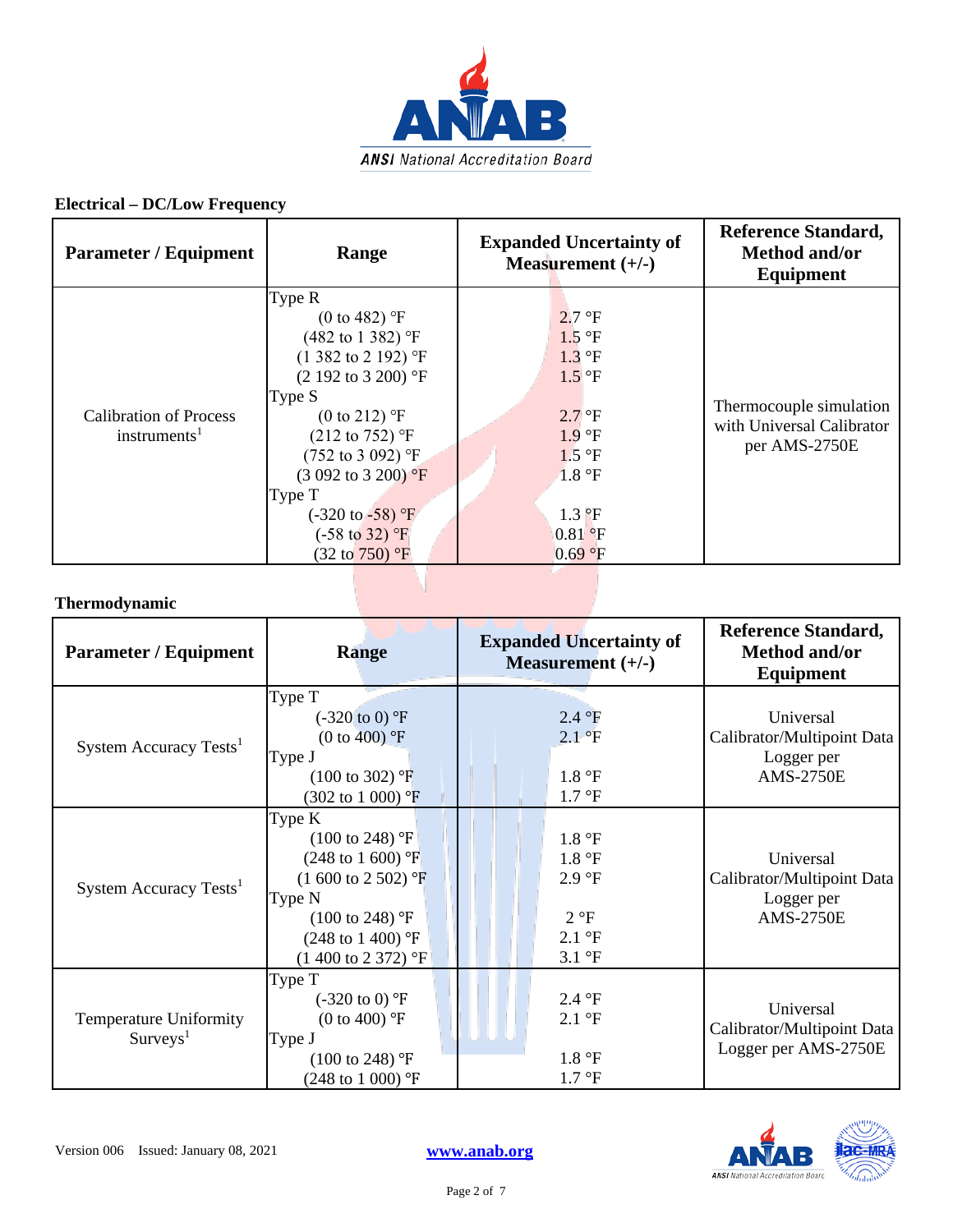

#### **Thermodynamic**

| <b>Parameter / Equipment</b>                         | Range                                                                                                                                                                                                            | <b>Expanded Uncertainty of</b><br>Measurement $(+/-)$                             | <b>Reference Standard,</b><br>Method and/or<br>Equipment        |
|------------------------------------------------------|------------------------------------------------------------------------------------------------------------------------------------------------------------------------------------------------------------------|-----------------------------------------------------------------------------------|-----------------------------------------------------------------|
| <b>Temperature Uniformity</b><br>Survys <sup>1</sup> | Type K<br>$(100 \text{ to } 248)$ °F<br>$(248 \text{ to } 1\,600)$ °F<br>$(1\ 600\ \text{to}\ 2\ 502)$ °F<br>Type N<br>$(100 \text{ to } 248)$ °F<br>$(248 \text{ to } 1400)$ °F<br>$(1400 \text{ to } 2372)$ °F | 1.8 °F<br>1.8 °F<br>2.9 °F<br>$2^{\circ}F$<br>$2.1$ °F<br>$3.2 \text{ }^{\circ}F$ | Universal<br>Calibrator/Multipoint Data<br>Logger per AMS-2750E |

### **Work performed at satellite location Aerospace Testing & Pyrometry, Inc. Calibration Lab** 825 Archer Road Bedford, OH 44146

Dale T. Praznik 844-828-7225

| <b>Parameter / Equipment</b>        | Range                                                                                                                                                                                                                                                    | <b>Expanded Uncertainty of</b><br>Measurement $(+/-)$                                            | <b>Reference Standard,</b><br><b>Method and/or</b><br>Equipment |
|-------------------------------------|----------------------------------------------------------------------------------------------------------------------------------------------------------------------------------------------------------------------------------------------------------|--------------------------------------------------------------------------------------------------|-----------------------------------------------------------------|
| $DC$ Current – Source <sup>2</sup>  | $(0 to 100)$ mA                                                                                                                                                                                                                                          | $7 \mu A + 1 \mu A/A$                                                                            | Calibration by<br>Comparison to Fluke<br>7526A Calibrator       |
| DC Current – Measure <sup>2</sup>   | $(0 to 100)$ mA                                                                                                                                                                                                                                          | $4.4 \mu A + 0.5 \mu A/A$                                                                        | Calibration by<br>Comparison to<br>Keysight 3458A-002           |
| RTD Temperature Meters <sup>2</sup> | Pt 385 $100\Omega$ - Source<br>$(-328 \text{ to } 1472)$ °F<br>PT 385 100 $\Omega$ - Measure<br>$(-328 \text{ to } -112)$ °F<br>$(-112 \text{ to } 212)$ °F<br>$(212 \text{ to } 752)$ °F<br>$(752 \text{ to } 1116)$ °F<br>$(1116 \text{ to } 1472)$ °F | $0.15$ °F<br>$0.1 \text{ }^{\circ}F$<br>0.08 °F<br>0.09 °F<br>0.09 °F<br>$0.1 \text{ }^{\circ}F$ | Calibration by<br>Comparison to Fluke<br>7526A Calibrator       |

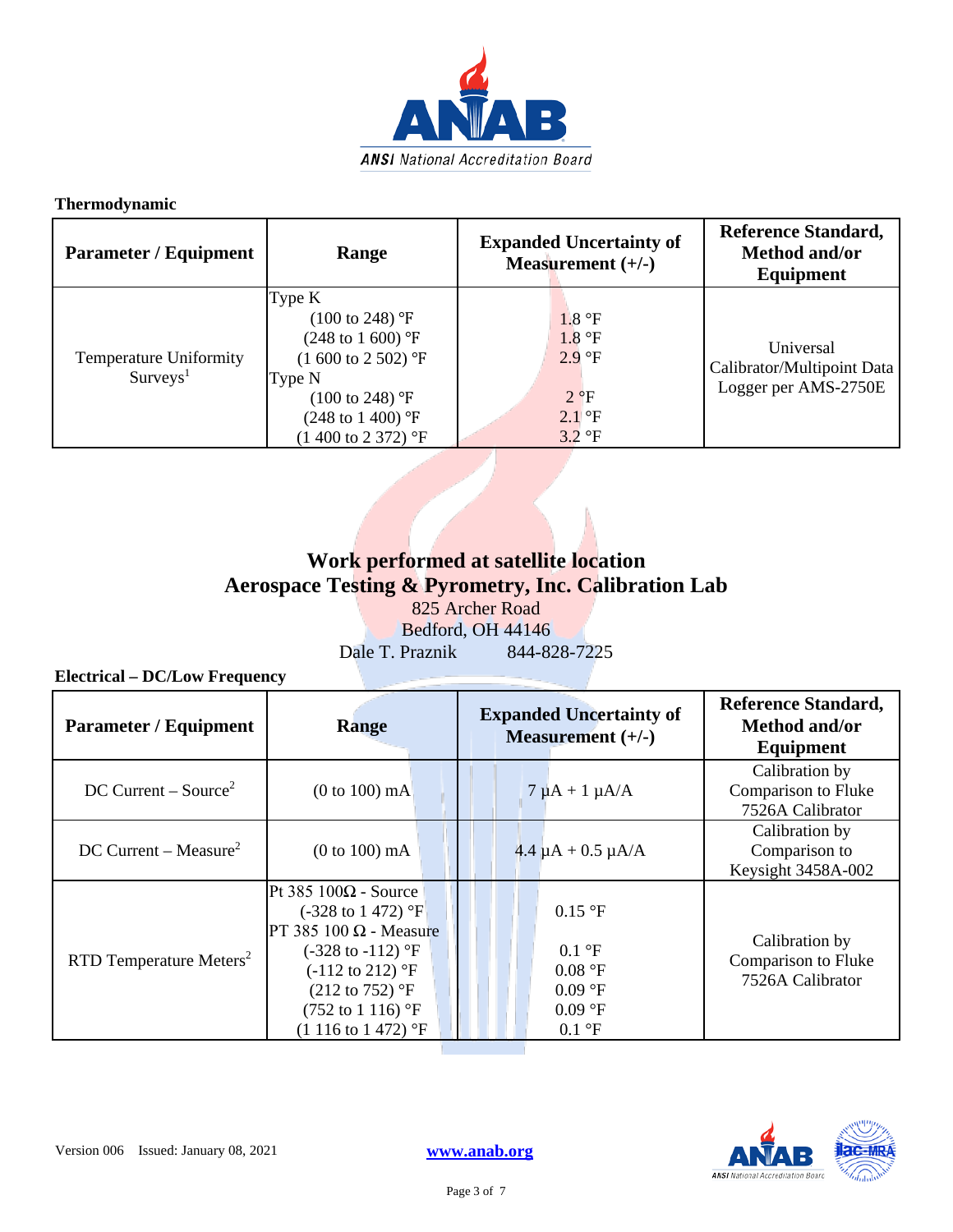

| <b>Parameter / Equipment</b>                     | Range                                                                                                                                                                                                                                                                                                                                                                                                                                                                                                                                                                                                                                                                                                                                                                                             | <b>Expanded Uncertainty of</b><br>Measurement $(+/-)$                                                                                                                                                                                                                                              | <b>Reference Standard,</b><br>Method and/or<br><b>Equipment</b> |
|--------------------------------------------------|---------------------------------------------------------------------------------------------------------------------------------------------------------------------------------------------------------------------------------------------------------------------------------------------------------------------------------------------------------------------------------------------------------------------------------------------------------------------------------------------------------------------------------------------------------------------------------------------------------------------------------------------------------------------------------------------------------------------------------------------------------------------------------------------------|----------------------------------------------------------------------------------------------------------------------------------------------------------------------------------------------------------------------------------------------------------------------------------------------------|-----------------------------------------------------------------|
| $DC$ Volts – Source <sup>2</sup>                 | $(0 to 100)$ mV<br>(0 to 1) V<br>(1 to 10) V<br>$(10 \text{ to } 100)$ V                                                                                                                                                                                                                                                                                                                                                                                                                                                                                                                                                                                                                                                                                                                          | $4 \mu V + 3 \mu V/V$<br>$38 \mu V + 10 \mu V/V$<br>$0.38$ mV + 100 $\mu$ V/V<br>$3.8 \text{ mV} + 1 \text{ mV/V}$                                                                                                                                                                                 | Calibration by<br>Comparison to Fluke<br>7526A Calibrator       |
| DC Volts – Measure <sup>2</sup>                  | $(0 to 100)$ mV<br>(0 to 1) V<br>(1 to 10) V<br>$(10 \text{ to } 100) \text{ V}$                                                                                                                                                                                                                                                                                                                                                                                                                                                                                                                                                                                                                                                                                                                  | $1.8 \mu V + 0.3 \mu V/V$<br>$6.8 \mu V + 0.3 \mu V/V$<br>$83 \mu V + 0.5 \mu V/V$<br>$0.8$ mV + 30 $\mu$ V/V                                                                                                                                                                                      | Calibration by<br>Comparison to<br>Keysight 3458A-002           |
| Thermocouple Indicators -<br>Source <sup>2</sup> | Type B<br>$(392 \text{ to } 572)$ °F<br>$(572 \text{ to } 1112)$ °F<br>$(1\ 112\ to\ 1\ 472)$ °F<br>$(1472 \text{ to } 2822)$ <sup>o</sup> F<br>$(2822 \text{ to } 3308)$ <sup>o</sup> F<br>Type C<br>(32 to 1 832) °F<br>$(1832 \text{ to } 3272)$ °F<br>$(3\ 272\ \text{to}\ 3\ 632)$ °F<br>$(3632 \text{ to } 4201)$ °F<br>Type E<br>$(-418 \text{ to } -328)$ °F<br>$(-328 \text{ to } -148)$ °F<br>$(-148 \text{ to } 32)$ °F<br>$(32 \text{ to } 1112)$ <sup>o</sup> F<br>$(1\ 112\ \text{to}\ 1\ 832)$ <sup>o</sup> F<br>Type J<br>$(-346 \text{ to } -148)$ °F<br>$(-148 \text{ to } 1472)$ °F<br>$(1472 \text{ to } 2192)$ °F<br>Type K<br>$(-418 \text{ to } -328)$ °F<br>$(-328 \text{ to } -148)$ °F<br>$(-148 \text{ to } 932)$ °F<br>(932 to 1 472) °F<br>$(1472 \text{ to } 2502)$ | 0.62 °F<br>0.52 °F<br>$0.75$ <sup>o</sup> F<br>$0.61$ °F<br>0.5 °F<br>0.38 °F<br>0.51 °F<br>$0.58$ °F<br>$0.76$ °F<br>$0.55$ °F<br>0.3 °F<br>0.24 °F<br>$0.22$ °F<br>$0.27$ °F<br>0.34 °F<br>$0.24$ °F<br>$0.27$ °F<br>0.98 °F<br>0.37 °F<br>$0.27$ °F<br>$0.26$ °F<br>$0.32\ ^{\circ }\mathrm{F}$ | Calibration by<br>Comparison to Fluke<br>7526A Calibrator       |

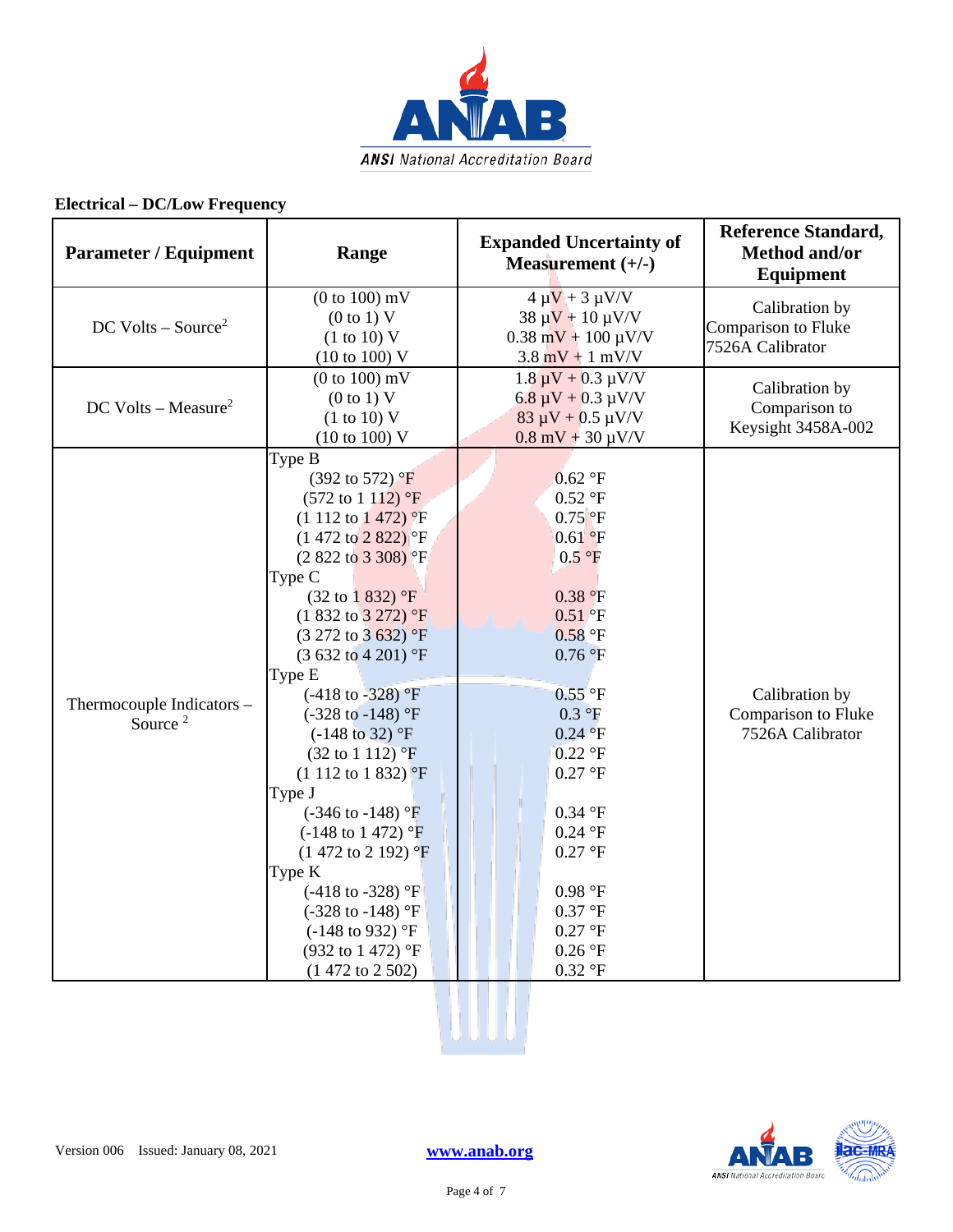

| <b>Parameter / Equipment</b>                       | Range                                                                                                                                                                                                                                                                                                                                                                                                                                                                                                                                                                                                                                                                                                                                                                                                                                                                               | <b>Expanded Uncertainty of</b><br>Measurement $(+/-)$                                                                                                                                                                                                                                                                                                              | <b>Reference Standard,</b><br>Method and/or<br><b>Equipment</b> |
|----------------------------------------------------|-------------------------------------------------------------------------------------------------------------------------------------------------------------------------------------------------------------------------------------------------------------------------------------------------------------------------------------------------------------------------------------------------------------------------------------------------------------------------------------------------------------------------------------------------------------------------------------------------------------------------------------------------------------------------------------------------------------------------------------------------------------------------------------------------------------------------------------------------------------------------------------|--------------------------------------------------------------------------------------------------------------------------------------------------------------------------------------------------------------------------------------------------------------------------------------------------------------------------------------------------------------------|-----------------------------------------------------------------|
| Thermocouple Indicators -<br>Source <sup>2</sup>   | Type N<br>$(-418 \text{ to } -328)$ °F<br>$(-328 \text{ to } -148)$ °F<br>$(-148 \text{ to } 32)$ °F<br>$(32 \text{ to } 932)$ °F<br>(932 to 1 472) °F<br>$(1472 \text{ to } 2372)$ °F<br>Type R<br>$(-58 \text{ to } -13)$ °F<br>$(-13 \text{ to } 32)$ °F<br>$(32 \text{ to } 212)$ °F<br>$(212 \text{ to } 752)$ °F<br>$(752 \text{ to } 1112)$ °F<br>$(1\ 112\ to\ 1\ 832)$ <sup>o</sup> F<br>$(1832 \text{ to } 2912)$ <sup>o</sup> F<br>$(2912 \text{ to } 3213)$ °F<br>Type S<br>$(-58 \text{ to } -13)$ °F<br>$(-13 \text{ to } 32)$ °F<br>$(32 \text{ to } 212)$ °F<br>$(212 \text{ to } 752)$ °F<br>$(752 \text{ to } 1112)$ °F<br>$(1\ 112\ to\ 1\ 832)$ °F<br>$(1832 \text{ to } 2912)$ °F<br>$(2912 \text{ to } 3213)$ °F<br>Type T<br>$(-418 \text{ to } -326)$ °F<br>$(-326 \text{ to } -148)$ °F<br>$(-148 \text{ to } 32)$ °F<br>(32 to 392) °F<br>(392 to 752) °F | 1.6 °F<br>$0.51$ °F<br>$0.3$ °F<br>$0.29$ °F<br>$0.28$ °F<br>$0.31$ °F<br>$1.2 \text{ }^{\circ}F$<br>0.96 °F<br>$0.83$ °F<br>$0.61$ °F<br>$0.5$ <sup>o</sup> F<br>0.48 °F<br>0.44 °F<br>$0.51$ °F<br>$1.1$ °F<br>0.91 °F<br>0.81 <sup>°</sup> F<br>$0.63$ °F<br>0.51 °F<br>0.5 °F<br>0.5 °F<br>$0.58$ °F<br>$0.76$ °F<br>0.39 °F<br>0.3 °F<br>$0.28$ °F<br>0.27 °F | Calibration by<br>Comparison to Fluke<br>7526A Calibrator       |
| Thermocouple Calibrators -<br>Measure <sup>2</sup> | Type B<br>(392 to 572) °F<br>$(572 \text{ to } 1112)$ °F<br>$(1\ 112\ to\ 1\ 472)$ °F<br>$(1472 \text{ to } 2822)$ °F<br>$(2822 \text{ to } 3308)$ °F                                                                                                                                                                                                                                                                                                                                                                                                                                                                                                                                                                                                                                                                                                                               | 0.79 °F<br>$0.72 \text{ }^{\circ}F$<br>0.77 °F<br>$0.63$ °F<br>$0.53~^\circ\rm{F}$                                                                                                                                                                                                                                                                                 | Calibration by<br>Comparison to Fluke<br>7526A Calibrator       |
|                                                    |                                                                                                                                                                                                                                                                                                                                                                                                                                                                                                                                                                                                                                                                                                                                                                                                                                                                                     |                                                                                                                                                                                                                                                                                                                                                                    |                                                                 |

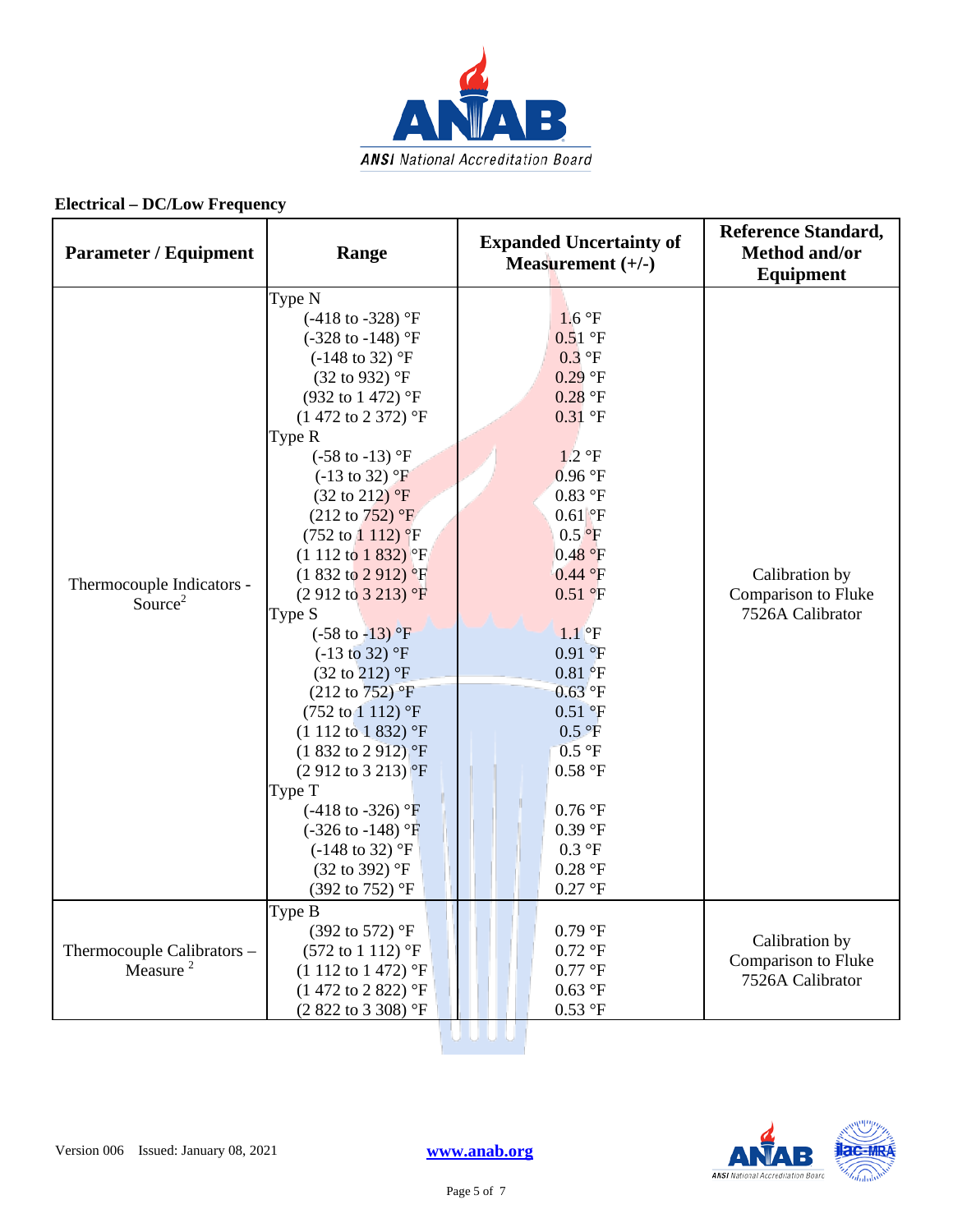

| <b>Parameter / Equipment</b>                       | Range                                                                                                                                                                                                                                                                                                                                                                                                                                                                                                                                                                                                                                                                                                                                                                                                                                                                                                                                                                                                                                                                     | <b>Expanded Uncertainty of</b><br>Measurement $(+/-)$                                                                                                                                                                                                                                                                                                                                                                                             | <b>Reference Standard,</b><br>Method and/or<br><b>Equipment</b> |
|----------------------------------------------------|---------------------------------------------------------------------------------------------------------------------------------------------------------------------------------------------------------------------------------------------------------------------------------------------------------------------------------------------------------------------------------------------------------------------------------------------------------------------------------------------------------------------------------------------------------------------------------------------------------------------------------------------------------------------------------------------------------------------------------------------------------------------------------------------------------------------------------------------------------------------------------------------------------------------------------------------------------------------------------------------------------------------------------------------------------------------------|---------------------------------------------------------------------------------------------------------------------------------------------------------------------------------------------------------------------------------------------------------------------------------------------------------------------------------------------------------------------------------------------------------------------------------------------------|-----------------------------------------------------------------|
| Thermocouple Calibrators -<br>Measure <sup>2</sup> | Type C<br>$(32 \text{ to } 1 \text{ } 832)$ °F<br>$(1832 \text{ to } 3272)$ °F<br>$(3\ 272\ \text{to}\ 3\ 632)$ °F<br>(3 632 to 4 201) °F<br>Type E<br>$(-418 \text{ to } -328)$ °F<br>$(-328 \text{ to } -148)$ °F<br>$(-148 \text{ to } 32)$ °F<br>$(32 \text{ to } 1112)$ °F<br>$(1\ 112\ to\ 1\ 832)$ °F<br>Type J<br>$(-346 \text{ to } -148)$ °F<br>$(-148 \text{ to } 1472)$ °F<br>$(1472 \text{ to } 2192)$ <sup>o</sup> F<br>Type K<br>$(-418 \text{ to } -328)$ °F<br>$(-328 \text{ to } -148)$ °F<br>$(-148 \text{ to } 932)$ °F<br>(932 to 1 472) °F<br>$(1472 \text{ to } 2502)$<br>Type N<br>$(-418 \text{ to } -328)$ °F<br>$(-328 \text{ to } -148)$ <sup>o</sup> F<br>$(-148 \text{ to } 32)$ °F<br>$(32 \text{ to } 932)$ °F<br>$(932 \text{ to } 1472)$ °F<br>$(1472 \text{ to } 2372)$ °F<br>Type R<br>$(-58 \text{ to } -13)$ °F<br>$(-13 \text{ to } 32)$ °F<br>$(32 \text{ to } 212)$ °F<br>$(212 \text{ to } 752)$ °F<br>$(752 \text{ to } 1112)$ °F<br>$(1\ 112\ to\ 1\ 832)$ °F<br>$(1832 \text{ to } 2912)$ °F<br>$(2912 \text{ to } 3213)$ °F | $0.36$ °F<br>0.5 °F<br>$0.56$ °F<br>$0.75$ °F<br>$0.54$ °F<br>$0.28$ °F<br>$0.22$ °F<br>$0.2 \text{ }^{\circ}F$<br>$0.26$ °F<br>0.32 °F<br>0.22 °F<br>$0.25$ °F<br>$0.98$ <sup>o</sup> F<br>$0.36$ °F<br>$0.25$ °F<br>$0.25$ °F<br>$0.32$ °F<br>1.6 °F<br>0.5 °F<br>$0.29$ °F<br>0.28 °F<br>0.27 °F<br>0.31 °F<br>$1.2 \text{ }^{\circ}F$<br>0.97 °F<br>$0.84$ °F<br>$0.62\text{ }^{\circ}\text{F}$<br>0.51 °F<br>0.49 °F<br>0.45 °F<br>$0.53$ °F | Calibration by<br>Comparison to Fluke<br>7526A Calibrator       |
|                                                    |                                                                                                                                                                                                                                                                                                                                                                                                                                                                                                                                                                                                                                                                                                                                                                                                                                                                                                                                                                                                                                                                           |                                                                                                                                                                                                                                                                                                                                                                                                                                                   |                                                                 |